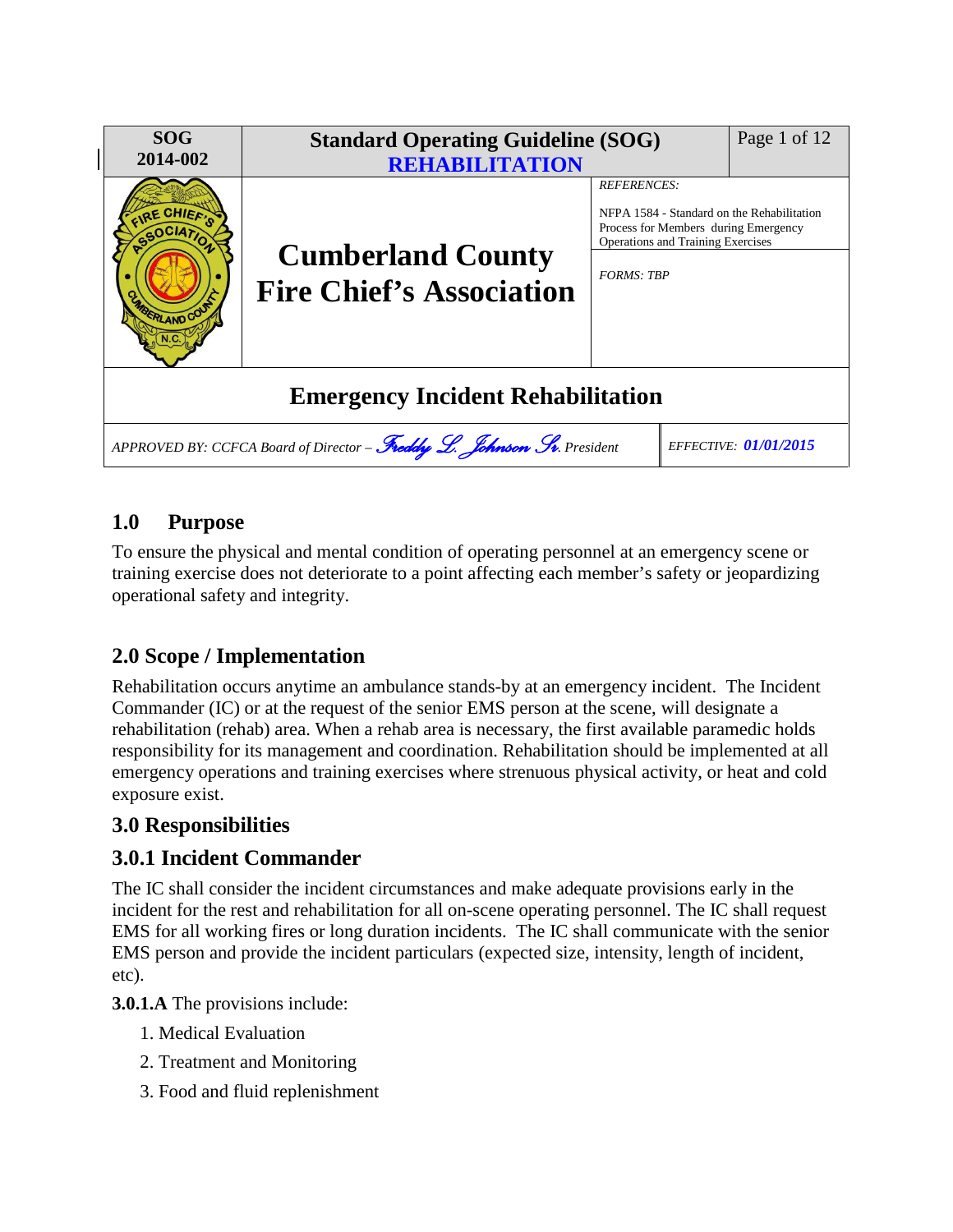**SOG 2014-002**

- 4. Mental Rest
- 5. Relief from extreme climactic/environmental conditions
- 6. Provision of emergency medical services at BLS or ALS level

## **3.0.2 Supervisors / Line Officers**

All supervisors shall maintain situational awareness of members operating within their span of control, and ensure adequate steps are taken to provide for all members' personnel safety and health. Supervisors/Line Officers will utilize the command structure to request relief and reassignment of fatigued crews.

## **3.0.3 Personnel**

During hot weather periods, personnel shall be encouraged to drink water and activity beverages throughout the workday. During emergency incidents or training evolutions, personnel shall advise their supervisor when they believe their fatigue status, or heat or cold exposure is approaching a critical level that could affect themselves, their crew, or the operation. Personnel shall also remain aware of the health and safety of other crew members.

### **3.0.4 Safety Officer**

The IC will designate a safety officer who will be responsible for, and have the authority for, referring emergency workers to the rehabilitation area *per established guidelines or necessity*.

## **3.0.5 Rehabilitation Officer (First Certified EMS or Rescue Member)**

The Rehab Officer shall obtain the rehabilitation materials from the designated Rehab Vehicle. The Rehabilitation Officer shall don the Rehab Officer vest (if available) and announce by radio the establishment of the rehab area and its location. He/She shall make provisions to secure the needed rehab materials. The rehabilitation officer will communicate with the EMS supervisor to request additional EMS personnel, ambulances, request periodic relief for EMS stand-by/ rehabilitation crew, and other resources deemed necessary.

#### **4.0 Establishment of Rehabilitation Sector**

## **4.0.1 Responsibility**

The Incident Commander will establish a rehabilitation sector or group when conditions indicate rest and rehabilitation is needed for operating personnel at an incident scene or training evolution. In the interim and prior to EMS arrival, an EMT will be placed in charge of the sector/group, and shall be known as the rehab officer. The rehab officer will typically report to the logistics officer or the incident commander in the framework of the incident command system (ICS). The EMT will be relieved by the first arriving paramedic who will assume the rehab officer role.

#### **4.0.2 Location**

The incident commander will designate the rehabilitation area location. If a specific location has not been designated, the rehab officer shall select an appropriate location based on the site characteristics and designations below.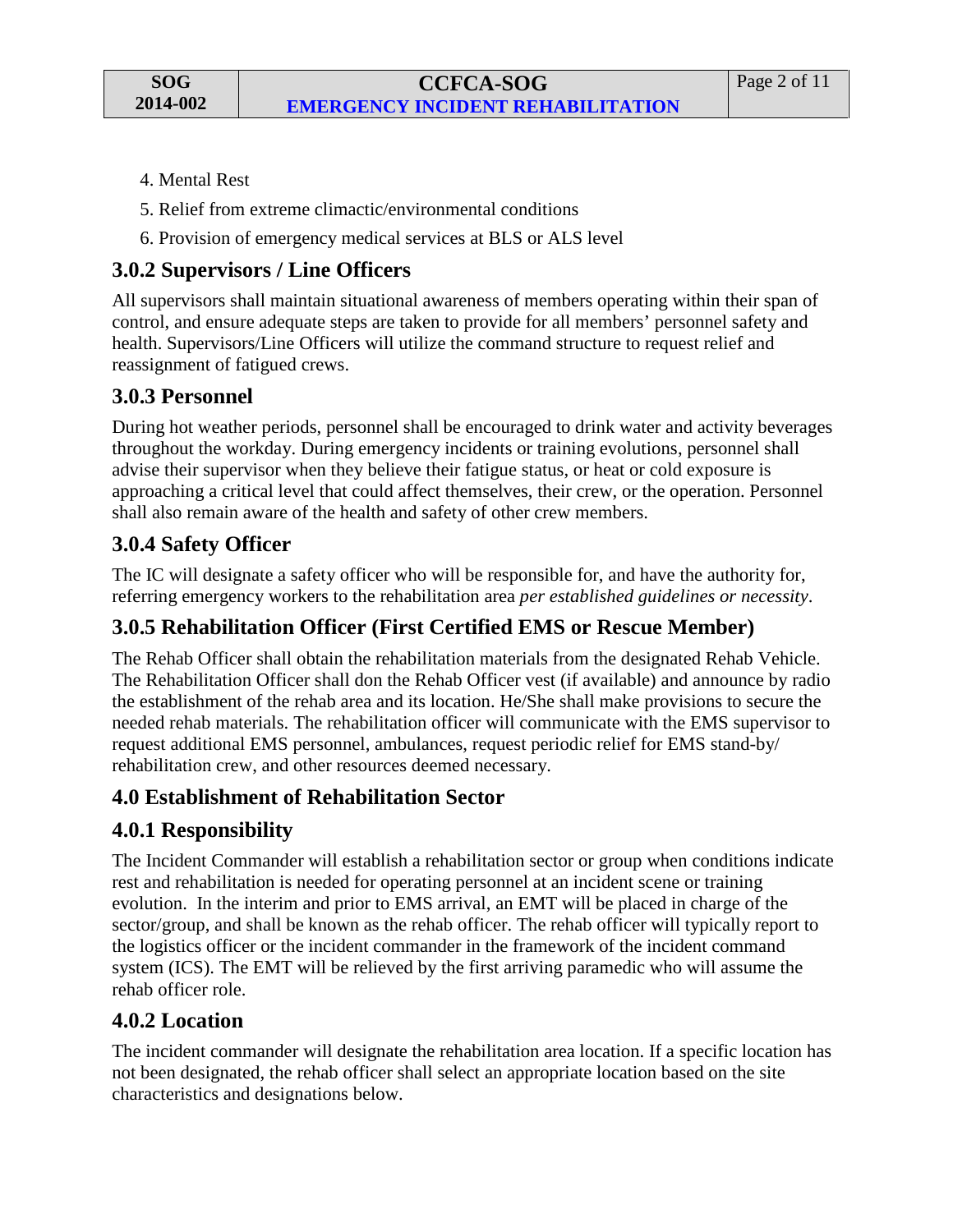### **4.0.2.A Site Characteristics**

1. It should be in a location providing physical rest by allowing the body to recuperate from the emergency operation or training evolution demands and hazards.

2. It should be far enough away from the scene that personnel may safely remove their turnout gear and SCBA, and be afforded mental rest from the emergency operation or training evolution stress and pressure.

3. It should provide suitable protection from the prevailing environmental conditions. During hot weather, it should be in a cool shaded area. During cold weather, it should be in a warm, dry area.

4. It should be free of apparatus, vehicle, or equipment exhaust fumes.

5. Based on the size of the incident, it should be large enough to accommodate multiple crews. The rehab area should be easily accessible by EMS units.

6. It should allow prompt entry back into the emergency operation upon recuperation.

#### **4.0.2.B Site Designations (examples)**

- 1. A nearby garage, building lobby, or other structure
- 2. A school bus, municipal bus, or bookmobile
- 3. Fire apparatus, ambulance, or other vehicle at the scene
- 4. An open area in which a rehab area can be created using tarps, fans, etc.

#### **5.0 Resources**

The rehab officer shall secure all necessary resources required to adequately staff and supply the rehabilitation area. The host unit will provide all necessary food stuffs, drinking fluids and infrastructure equipment (subparagraphs 5.0.1, 5.0.2 and 5.0.4). EMS will provide the medical equipment (subparagraph 5.0.3). The supplies should include the items listed:

#### **5.0.1 Fluids**

a. water,

- b. activity beverages
- c. oral electrolyte solutions

d. ice

#### **5.0.2 Nourishment**

- a. Short term: granola bars
- b. Long term: soup, broth or stew in hot/cold cups

#### **5.0.3 Medical**

- a. B/P cuffs
- b. Stethoscopes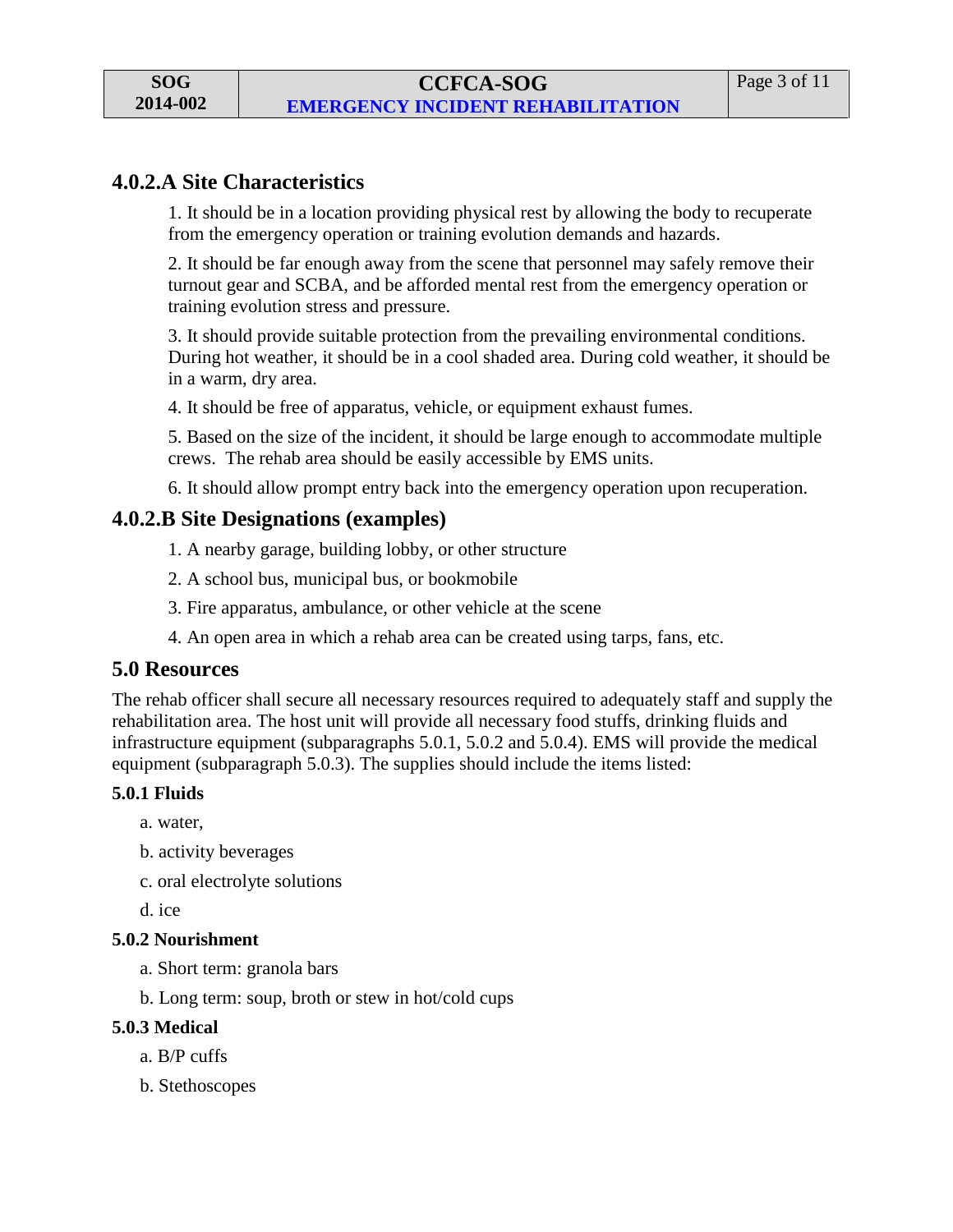- c. O2 administration devices
- d. Cardiac monitors / defibrillator
- e. IV solutions
- f. Oral thermometers

#### **5.0.4 Other**

- a. Awnings
- b. Tarps
- c. Fans
- d. Smoke ejectors
- e. Heaters
- f. Dry clothing,
- g. Extra equipment
- h. Floodlights
- i. Blankets, Towels
- j. Traffic cones and fire tape (to mark the entrance and exit of rehab area)

#### **6.0 Guidelines**

## **6.0.1 Rehabilitation Sector/Group Establishment**

Incident officers should consider rehab during the initial planning stages of an emergency response. However, the emergency scene climatic or environmental conditions should not be the sole justification for establishing the rehab area. Any large size, long duration, and/or labor intensive activity/incident will rapidly deplete personnel energy and strength, and therefore merits consideration for rehabilitation.

Climatic or environmental conditions indicating the need for a rehab area are a heat stress index above 90F or wind-chill index below 10F.

## **6.0.2 Preventive Hydration**

Water and electrolyte management are critical factors in heat injury prevention. Fluids must be replenished during strenuous activity and work periods, and at emergency incidents. During heat stress, members should consume at least one quart of water per hour. The rehydration solution should be a 50/50 mixture of water and a commercially prepared activity beverage, and administered at approximately 40F. Rehydration is similarly important during cold weather operations where, despite the outside temperature, heat stress may occur during firefighting or other strenuous activity when personal protective ensemble (PPE) is worn. Avoid alcohol, carbonated beverages, and caffeine beverages during heat stress because they interfere with the body's water conservation mechanisms.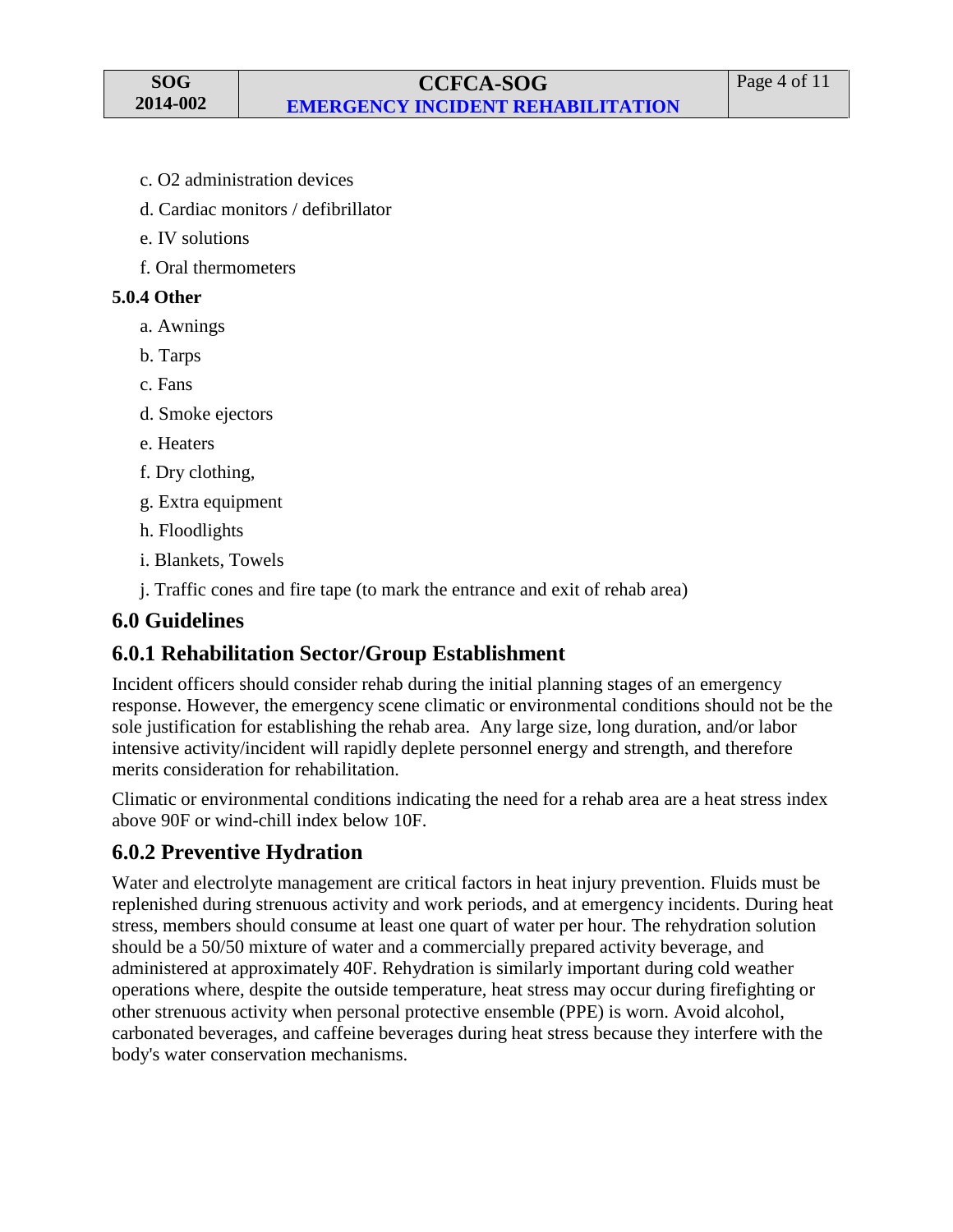### **6.0.3 Nourishment Recommendations**

The host fire department should provide food at extended incident scenes when units are engaged for three or more hours. A cup of soup, broth, or stew is highly recommended because it digests much faster than sandwiches and fast food products. In addition, foods such as apples, oranges and bananas provide supplemental forms of energy replacement. Avoid fatty and/or salty foods.

## **6.0.4 Mandatory Rest**

The "two air bottle rule" or 45 minutes of work time, is recommended as an acceptable exertion level prior to mandatory rehabilitation. Personnel shall rehydrate while SCBA cylinders are changed. Firefighters having worked for two full 30-minute rated bottles, or 45 minutes, shall be placed in the rehabilitation area for rest and evaluation. In all cases, the objective evaluation of personnel fatigue levels shall be the criteria for rehab time. Rest shall not be less than ten minutes and may exceed an hour as determined by the rehab officer. Fresh crews, or crews released from the rehab area, shall be available in the staging area to ensure that fatigued personnel are not required to return to duty before they are rested, evaluated and released by the rehab officer.

## **6.0.5 Factors Affecting Recovery**

Personnel in the rehabilitation area should maintain high hydration levels. Personnel should not be moved from a hot environment directly into an air conditioned area because the body's cooling system can shut down in response to external cooling. An air conditioned environment is acceptable after a cool-down period at ambient temperature with sufficient air movement. Certain drugs impair the body's ability to sweat. Exercise extreme caution if the member has taken antihistamines, such as Actifed or Benadryl, or has taken diuretics or stimulants.

## **7.0 Medical Evaluations**

#### **7.0.1** Emergency Medical Services

Emergency medical services should be provided and staffed by the most highly trained and qualified EMS personnel on the scene. They shall evaluate vital signs, examine personnel, and make proper disposition (return to duty, continue rehab, medical treatment and/or transport to hospital). Continued rehabilitation should consist of additional vital sign monitoring, providing rest, and providing rehydration fluids. EMS personnel should be assertive to find medical problems early. If the member's condition, symptoms, or medical history indicates potentially serious problems, then on-scene treatment and transportation to a medical facility should be prompt and aggressive per local EMS guidelines.

Emergency workers will report to the rehabilitation area and receive an immediate medical evaluation when:

- a. Emergency workers having worked through two full 30-minute rated bottles, or 45 minutes, shall be placed in the rehabilitation area for rest and evaluation.
- b. Referral from self, Fire Officer or Safety Officer.
- c. A SCBA failure in which exposure to the toxic combustion products resulting from the firefighter removing his/her SCBA face piece or a leaking face piece.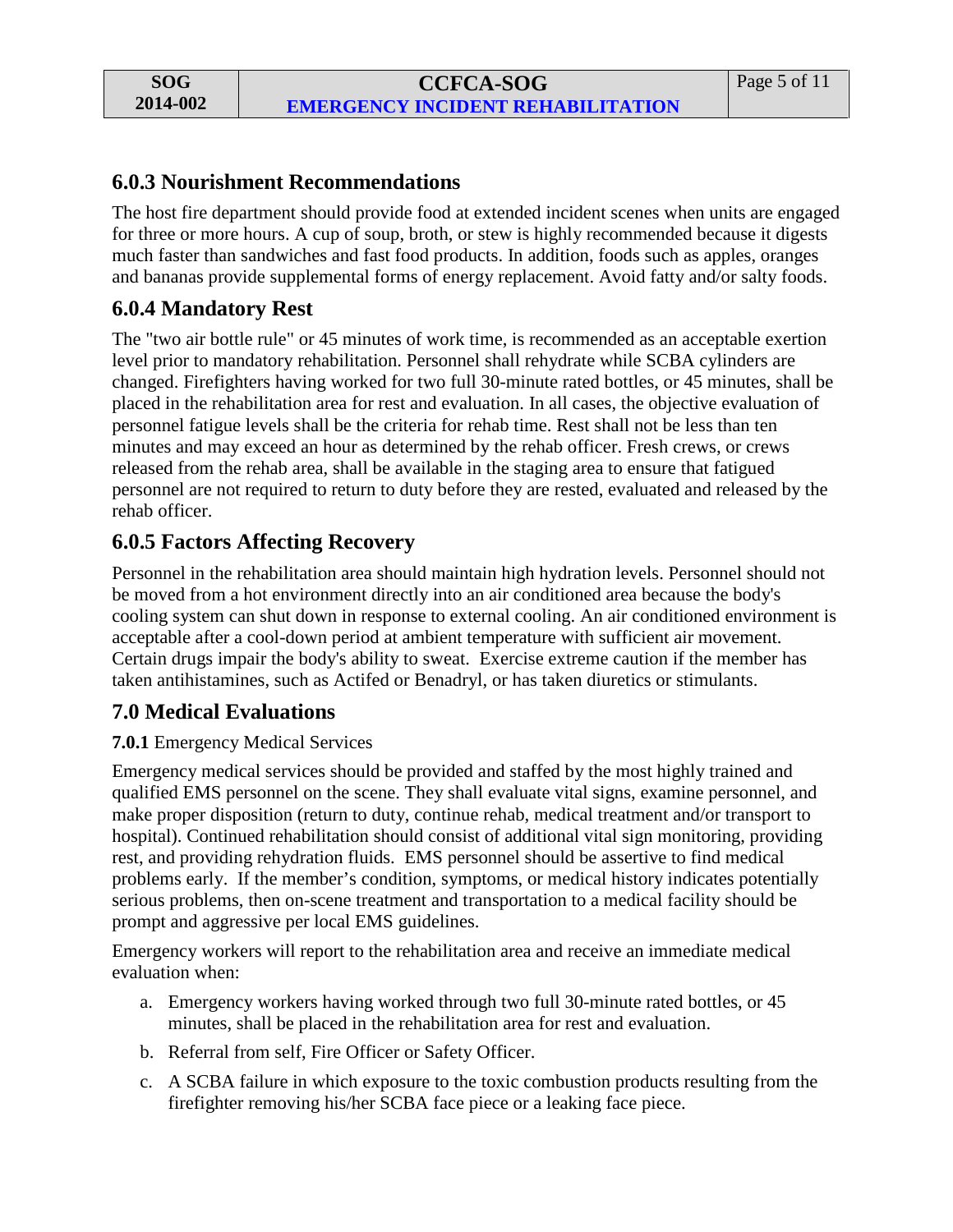- d. Weakness, dizziness, muscle cramps, nausea/vomiting, headache. Any injury.
- e. Altered mental status, chest pain, difficulty breathing, burns or possible inhalation injury necessitate immediate ALS treatment and prompt transport per local EMS protocols. Other conditions will be evaluated by the senior on-scene medical person and the need for treatment and transport will be determined.

Pulse oximetry and hydrogen cyanide monitoring (if equipment is available) will be incorporated in all medical assessments.

### **7.0.2 General Guidelines for Rehabilitation of Emergency Workers**

- a. After receiving a medical evaluation and based on the signs and symptoms severity, the highest trained medical authority shall determine whether rest and rehab, or medical treatment and transport is required. (See the appropriate EMS protocol for full medical guidelines.)
- b. An emergency worker with a normal presentation will rest for a minimum of 10 minutes, rehydrate (1-2 quarts of fluid) and then report to the Safety Officer or IC for return to duty.
- c. An emergency worker with an abnormal presentation (weakness, dizziness, muscle cramps, nausea / vomiting, headache, etc.) will rehydrate, rest and receive BLS treatment as indicated by presentation, heart rate, BP and temperature.
- d. Emergency workers will receive ALS treatment and prompt transport per EMS protocols if presenting signs and symptoms and/or vital sign remain abnormal for 20 minutes or greater.
- e. Altered mental status, chest pain, difficulty breathing, BP < 90 systolic, burns or possible inhalation injury necessitate immediate ALS treatment and prompt transport per EMS protocols.

## **8.0 General Heart Rate and Temperature Parameters**

The heart rate should be measured as early as possible in the rest period. If a member's heart rate exceeds 110 BPM, an oral temperature should be taken. If the member's temperature exceeds 100.6F, he/she should not be permitted to wear PPE. If it is below 100.6F and the heart rate remains above 110 BPM, rehabilitation time should be increased. If the heart rate is less than 110 BPM, the chance of heat stress is negligible. Cardiac monitoring will be at the paramedic's discretion.

## **9.0 BLS Medical Treatment for HR>110 BPM and/or temperature >100.6F**

The following treatment shall be started:

- a. Remove all turnout gear and heavy clothing. Maintain privacy with a sheet.
- b. Wet from head to toe.
- c. Place supine in shaded area with rapidly moving air (fan).
- d. Apply cool compresses to axilla and groin.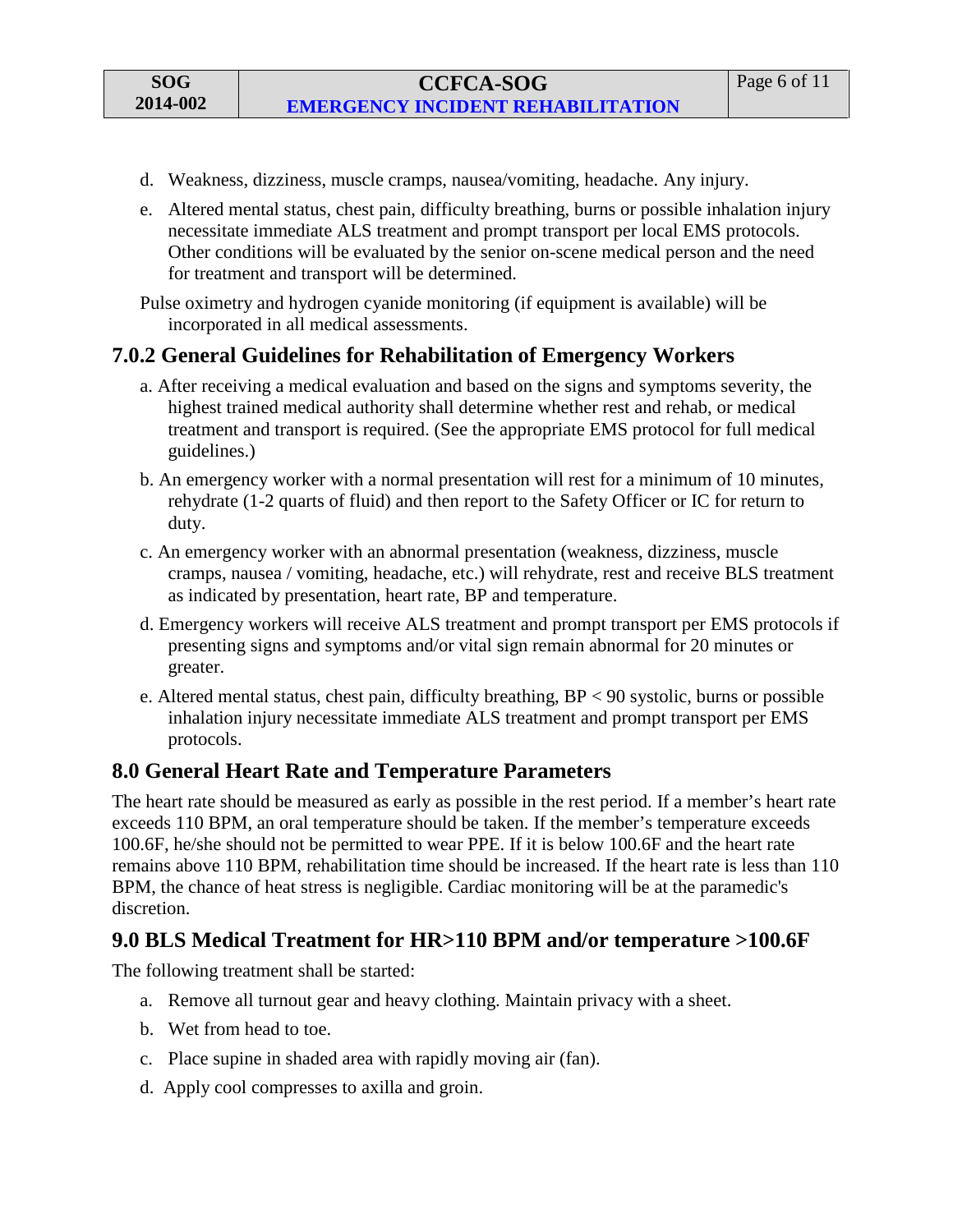#### **9.0.1 IF PROBLEM DOES NOT CORRECT WITHIN 20 MINUTES, OR IF ORAL TEMPERATURE REMAINS ABOVE 100.6 AND PULSE IS > 110 BPM THEN:**

a. Attach to a Cardiac Monitor/perform 12-lead EKG as indicated.

- b. Check Pulse Ox (Consider Possible CO Inhalation).
- c. Establish IV of normal saline (NS) or lactated ringers (LR) at a rapid infusion rate.
- d. Promptly transport to hospital, continue treatment in accordance with the appropriate EMS protocol.

### **10.0 Documentation**

All routine medical evaluations will be recorded on the "Emergency Incident Rehabilitation Report" along with the member's name and complaints. The form must be signed and dated by the rehab officer. At the completion of the incident, the original form must remain with the Fire Department with one copy to EMS Supervisor. A sample rehab form is found at Annex 3.

Any treatment beyond the BLS level and treatment requiring transport to the emergency department will have a pre-hospital ACR completed.

#### **G. Accountability**

Personnel assigned to the rehabilitation area shall enter and exit as a crew. The crew designation, number of crew personnel, and the time of entry to and from the rehab area shall be documented by the rehab officer or his/her designee on the department check-in/check-out sheet. Crews shall not leave the rehab area until authorized to do so by the rehab officer.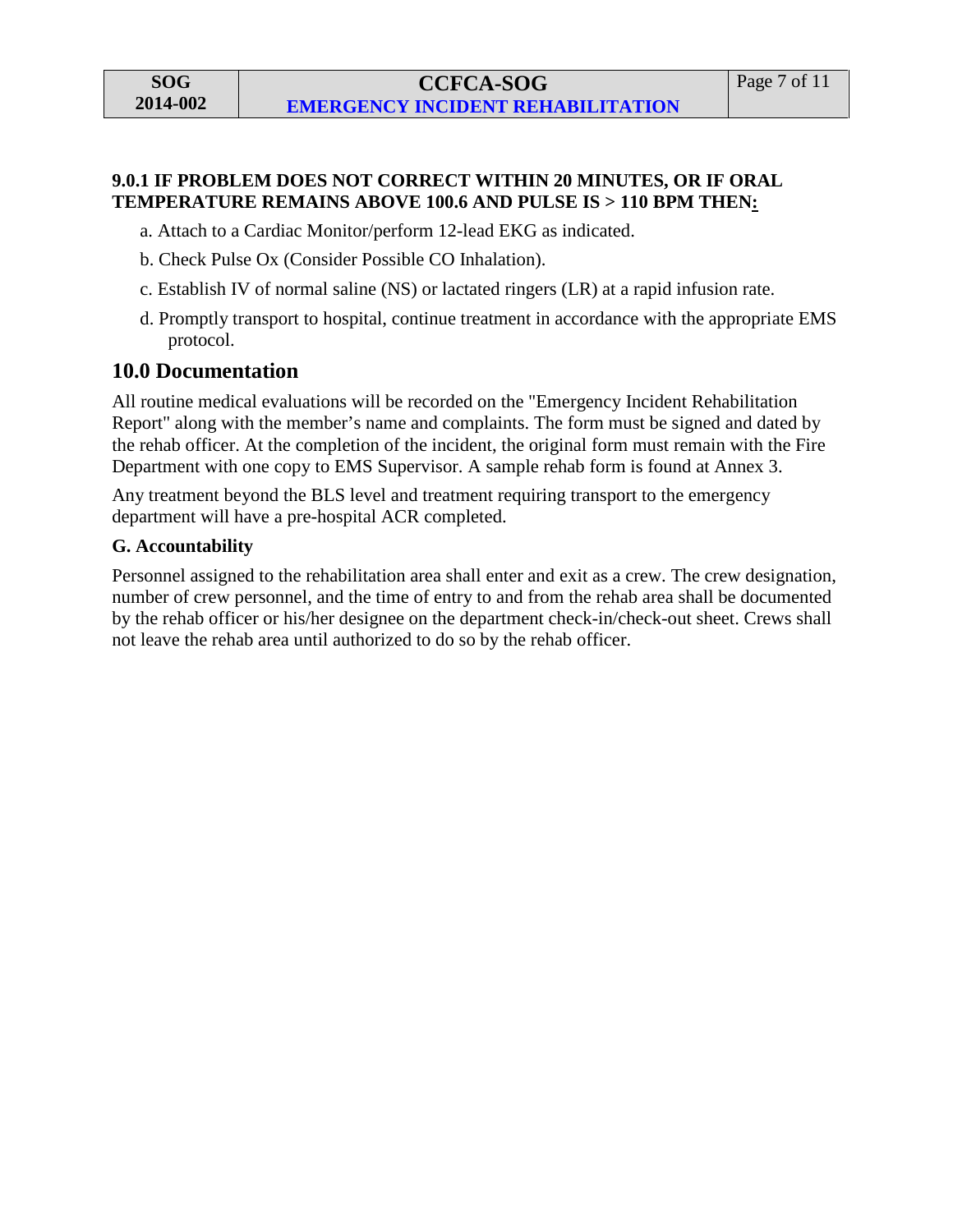# **11.0 Appendices – 3**

Appendix A – Heat Stress Card

Appendix B – Wind Chill Chart

Appendix C – Emergency Incident Rehabilitation Report

Appendix A – Heat Stress Card

|                                                                                                                                                                                                                                                                                                                                                                                                                                                                                                                                                                                                                                                                                                     | <b>Easy Work</b>                                                                                        |                                                 |                                                                                                                                                                  | <b>Moderate Work</b> |                                                                                                                              | <b>Hard Work</b> |                           |  |  |
|-----------------------------------------------------------------------------------------------------------------------------------------------------------------------------------------------------------------------------------------------------------------------------------------------------------------------------------------------------------------------------------------------------------------------------------------------------------------------------------------------------------------------------------------------------------------------------------------------------------------------------------------------------------------------------------------------------|---------------------------------------------------------------------------------------------------------|-------------------------------------------------|------------------------------------------------------------------------------------------------------------------------------------------------------------------|----------------------|------------------------------------------------------------------------------------------------------------------------------|------------------|---------------------------|--|--|
| $mph. < 30$ lb Load                                                                                                                                                                                                                                                                                                                                                                                                                                                                                                                                                                                                                                                                                 | Weapon Maintenance<br>Walking Hard Surface at 2.5<br>Marksmanship Training<br><b>Drill and Ceremony</b> | mph, No Load<br>Calisthenics<br>Patrolling<br>٠ | Walking Loose Sand at 2.5<br>Walking Hard Surface at 3.5<br>mph. $<$ 40 lb Load<br><b>Individual Movement</b><br>Techniques, I.e. Low Crawl,<br>High Crawl, etc. |                      | Walking Hard Surface at 3.5<br>mph, $\geq 40$ lb Load<br>Walking Loose Sand at 2.5<br>mph with Load<br><b>Field Assaults</b> |                  |                           |  |  |
| The work-rest times and fluid replacement<br>· CAUTION: Hourly fluid intake should not<br>volumes will sustain performance and hydration<br>exceed 1% quarts.<br>for at least 4 hours of work in the specified<br>Daily fluid intake should not exceed 12 quarts.<br>heat category. Fluid needs can vary based on<br>Individual differences (± % qt/h) and exposure to<br>If wearing body armor add 5°F to WBGT in humid<br>×.<br>full sun or full shade (± % gt/h).<br>climates<br>NL - no limit to work time per hour.<br>. If wearing NBC clothing (MOPP 4) add 10°F to<br><b>WRGT</b><br>Rest means minimal physical activity (sitting or<br>ä<br>standing), accomplished in shade if possible. |                                                                                                         |                                                 |                                                                                                                                                                  |                      |                                                                                                                              |                  |                           |  |  |
|                                                                                                                                                                                                                                                                                                                                                                                                                                                                                                                                                                                                                                                                                                     |                                                                                                         |                                                 | <b>Easy Work</b>                                                                                                                                                 |                      | <b>Moderate Work</b>                                                                                                         | <b>Hard Work</b> |                           |  |  |
| Heat<br>Category                                                                                                                                                                                                                                                                                                                                                                                                                                                                                                                                                                                                                                                                                    | <b>WRGT</b><br>Index, F°                                                                                | Work/<br>Rest                                   | Water<br>Intake<br>(Qt/H)                                                                                                                                        | Work/<br>Rest        | Water<br>Intake<br>(QUH)                                                                                                     | Work/<br>Rest    | Water<br>Intake<br>(Qt/H) |  |  |
| 1                                                                                                                                                                                                                                                                                                                                                                                                                                                                                                                                                                                                                                                                                                   | 78° - 81.9°                                                                                             | NL                                              | ĸ                                                                                                                                                                | <b>NL</b>            | V                                                                                                                            | 40/20 min        | ₩                         |  |  |
| 2<br>$($ GREEN $)$                                                                                                                                                                                                                                                                                                                                                                                                                                                                                                                                                                                                                                                                                  | $82^{\circ} - 84.9^{\circ}$                                                                             | NL.                                             | 烃                                                                                                                                                                | 50/10 mln            | 骚                                                                                                                            | 30/30 mln        | 1                         |  |  |
| (YELLOW)                                                                                                                                                                                                                                                                                                                                                                                                                                                                                                                                                                                                                                                                                            | $85^{\circ} - 87.9^{\circ}$                                                                             | <b>NL</b>                                       | 驳                                                                                                                                                                | 40/20 mln            | 驿                                                                                                                            | 30/30 mln        | 1                         |  |  |
| Δ<br>(RED)                                                                                                                                                                                                                                                                                                                                                                                                                                                                                                                                                                                                                                                                                          | $88° - 89.9°$                                                                                           | <b>NL</b>                                       | 契                                                                                                                                                                | 30/30 min            | 驳                                                                                                                            | 20/40 mln        | 1                         |  |  |
| 5<br>(BLACK)                                                                                                                                                                                                                                                                                                                                                                                                                                                                                                                                                                                                                                                                                        | $>90^{\circ}$                                                                                           | 50/10 min                                       | 1                                                                                                                                                                | 20/40 min            | 1                                                                                                                            | 10/50 mln        | 1                         |  |  |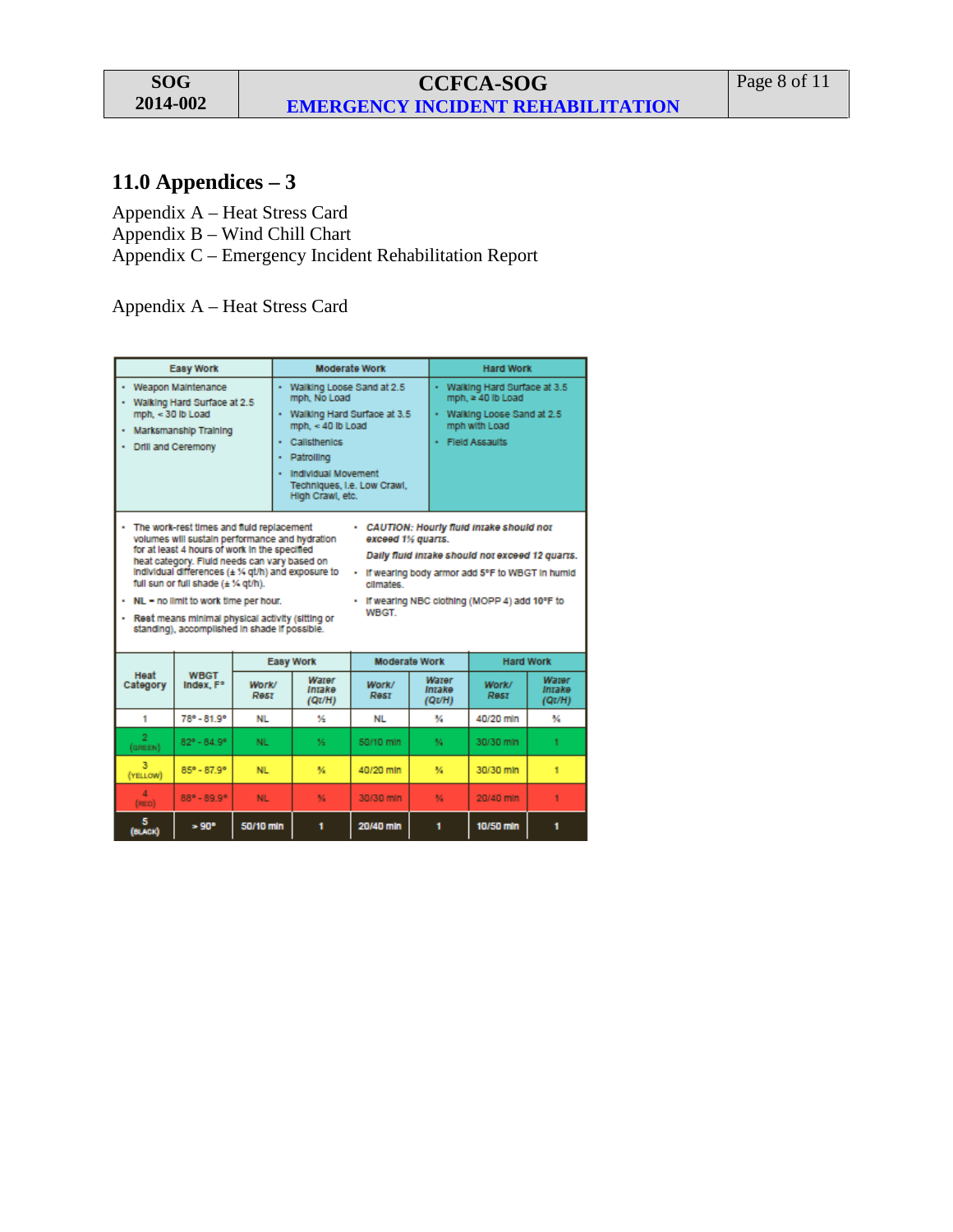**SOG 2014-002**

# **CCFCA-SOG EMERGENCY INCIDENT REHABILITATION**

# Appendix B – Wind Chill Chart

| Actual Thermometer Reading ('F) |    |    |       |                                                                                                          |       |        |       |        |                                                        |                                                                                     |                                                                                                                                                                                                 |
|---------------------------------|----|----|-------|----------------------------------------------------------------------------------------------------------|-------|--------|-------|--------|--------------------------------------------------------|-------------------------------------------------------------------------------------|-------------------------------------------------------------------------------------------------------------------------------------------------------------------------------------------------|
| 50                              | 40 | 30 | 20    | 10 <sub>1</sub>                                                                                          | ٠     |        |       |        |                                                        |                                                                                     |                                                                                                                                                                                                 |
|                                 |    |    |       |                                                                                                          |       |        |       |        |                                                        |                                                                                     |                                                                                                                                                                                                 |
| 58                              |    |    | 96    | 10                                                                                                       |       | $-10$  | $-20$ | $30 -$ | $-40$                                                  | $-80$                                                                               | $-60$                                                                                                                                                                                           |
| 48                              | 37 | 27 | 16    |                                                                                                          | ×     | $-155$ | $-26$ | $-36$  | 47                                                     | $-87$                                                                               | -68                                                                                                                                                                                             |
| 40                              | 28 | 56 |       |                                                                                                          | -24   | $-33$  | -46   | $-58$  | $-70$                                                  | $-851$                                                                              | 206                                                                                                                                                                                             |
| 36                              | 22 |    | А     | $-18$                                                                                                    | $-32$ | $-45$  | -58   | .72    | 45                                                     |                                                                                     |                                                                                                                                                                                                 |
| 32                              | 18 |    | $-10$ | 45                                                                                                       | $-39$ | -53    | -67   |        |                                                        |                                                                                     |                                                                                                                                                                                                 |
| 30                              | 16 | ۰  | $-15$ | $-29$                                                                                                    | $-44$ | $-58$  | -74   |        |                                                        |                                                                                     |                                                                                                                                                                                                 |
| 28                              | 13 | л  | -18   | $-33$                                                                                                    | AR    | -63    | m     |        |                                                        |                                                                                     |                                                                                                                                                                                                 |
| 27                              | 11 | ٠  | -21   | $-38$                                                                                                    | $-81$ | $-87$  | æ     |        |                                                        |                                                                                     |                                                                                                                                                                                                 |
| 24                              | 10 |    | $-21$ | $-37$                                                                                                    | -53   | $-09$  |       |        |                                                        |                                                                                     |                                                                                                                                                                                                 |
|                                 |    |    |       | <b>INCREASING</b><br><b>GREAT DANGER</b><br>DANGER<br>Danger from<br>treazing of<br>expased flesh.       |       |        |       |        |                                                        |                                                                                     |                                                                                                                                                                                                 |
|                                 |    |    |       | <b>LITTLE DANGER</b><br>(For property clothed)<br>person). Maximum danger<br>of false neces of security. |       |        |       |        | WIND CHILL FACTOR CHART<br>Equivalent Temperature ("F) | Equivalent Temperature (Under Calm Conditions).<br>$-10$ $-20$ $-30$ $-40$<br>$-82$ | Cooling Power of Wind on Exposed Flesh Expressed as an<br>$-80$ $-80$<br>44 412<br>46 -110 -124<br><b>GET-BET-BON-BB</b><br>041-1091-1251-140<br><b>AB 1-4136-720-145</b><br>85 400 410 422 440 |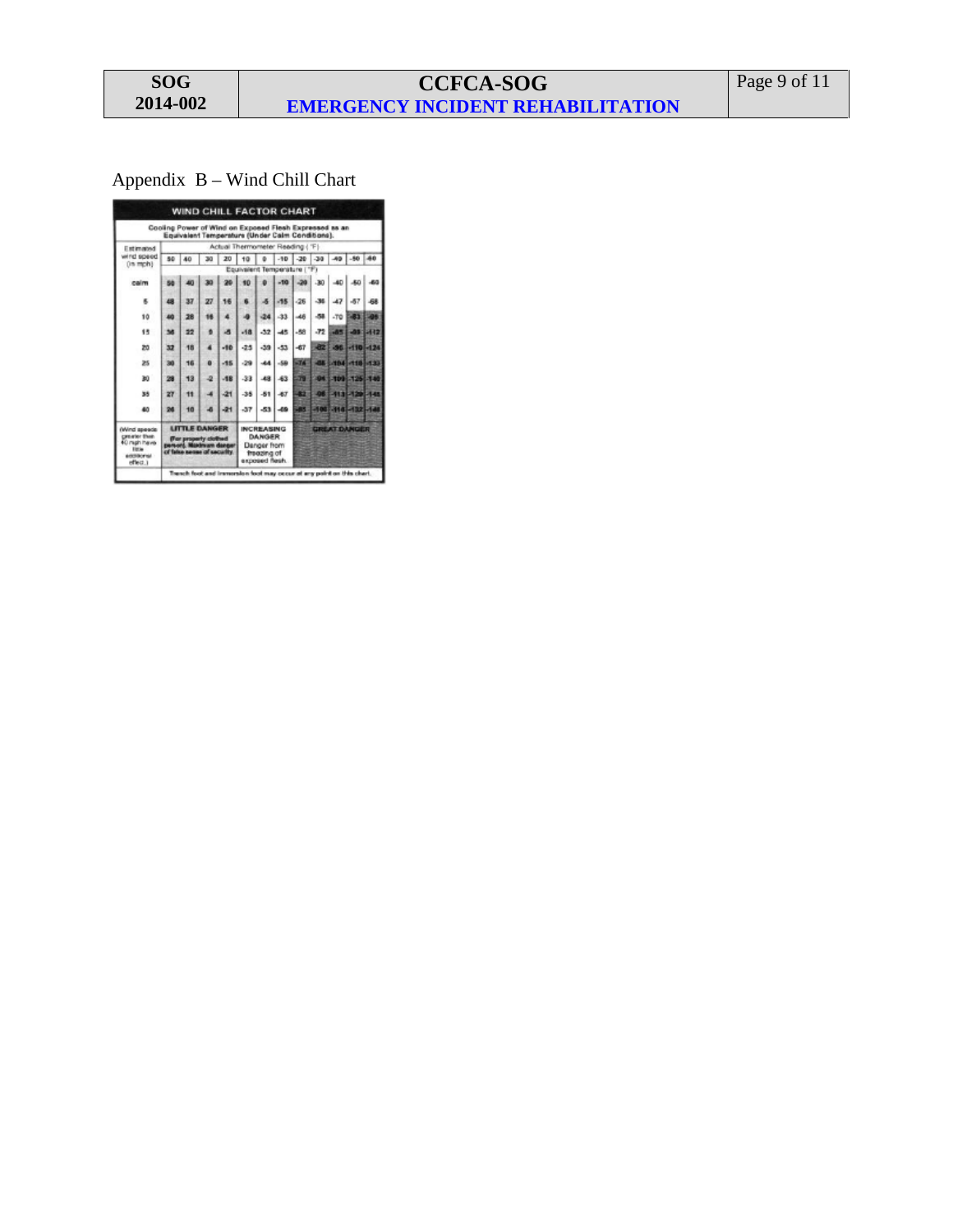## **CCFCA-SOG EMERGENCY INCIDENT REHABILITATION**

## Appendix C – An Example Emergency Incident Rehabilitation ReportAppendix A - Rehabilitation Tracking Form

Spotsylvania Dept. of Fire, Rescue & Emergency Management

Rehabilitation Tracking Form (Page 1 of 2)

| Incident<br>Location                              |            |                  |                             |                  |                     |                  | <b>Incident Number</b> |                  |                                                                                                                       |
|---------------------------------------------------|------------|------------------|-----------------------------|------------------|---------------------|------------------|------------------------|------------------|-----------------------------------------------------------------------------------------------------------------------|
| Unit:                                             |            |                  |                             |                  |                     |                  |                        |                  | Unacceptable Vital Limits<br>$Pulse > 100$ BPM<br>$BP > 160$ (S) or $> 100$ (D)<br>Temp < 98.6 or > 100.6<br>CO > 10% |
| Name (Last, First)                                |            | <b>Time</b>      | 1st set                     | Time             | 2nd set (If needed) | <b>Time</b>      | 3rd set (If needed)    | Time             | Final set                                                                                                             |
|                                                   |            | B/P              |                             | B/P              |                     | B/P              |                        | B/P              |                                                                                                                       |
|                                                   |            | Pulse            |                             | Pulse            |                     | Pulse            |                        | Pulse            |                                                                                                                       |
| Position                                          | <b>OIC</b> | Resp             |                             | Resp             |                     | Resp             |                        | Resp             |                                                                                                                       |
| <b>Exterior Ops</b><br><b>Interior Ops</b>        | Circle     | SpO <sub>2</sub> |                             | SpO <sub>2</sub> |                     | SpO <sub>2</sub> |                        | SpO <sub>2</sub> |                                                                                                                       |
| <b>One</b>                                        |            | <b>SpCO</b>      |                             | <b>SpCO</b>      |                     | <b>SpCO</b>      |                        | <b>SpCO</b>      |                                                                                                                       |
| <b>EKG</b>                                        |            | Temp             |                             | Temp             |                     | Temp             |                        | Temp             |                                                                                                                       |
| Returned to Staging/Service<br><b>Disposition</b> |            |                  | <b>Transported to</b><br>ER |                  | Tx.<br>Unit         |                  | Hosp                   |                  |                                                                                                                       |
| Notes:                                            |            |                  |                             |                  |                     |                  |                        |                  |                                                                                                                       |

| 1st set<br>Time  | Time                        | 2nd set (If needed) | Time                        | 3rd set (If needed) | Time             | Final set |
|------------------|-----------------------------|---------------------|-----------------------------|---------------------|------------------|-----------|
| B/P              | B/P                         |                     | B/P                         |                     | B/P              |           |
| Pulse            | Pulse                       |                     | Pulse                       |                     | Pulse            |           |
| Resp             | Resp                        |                     | Resp                        |                     | Resp             |           |
| SpO <sub>2</sub> | SpO <sub>2</sub>            |                     | SpO <sub>2</sub>            |                     | SpO <sub>2</sub> |           |
| <b>SpCO</b>      | <b>SpCO</b>                 |                     | <b>SpCO</b>                 |                     | <b>SpCO</b>      |           |
| Temp             | Temp                        |                     | Temp                        |                     | Temp             |           |
|                  |                             |                     | Tx.                         |                     |                  |           |
|                  |                             |                     |                             |                     |                  |           |
| Notes:           |                             |                     |                             |                     |                  |           |
|                  |                             |                     |                             |                     |                  |           |
|                  | Returned to Staging/Service |                     | <b>Transported to</b><br>ER | Unit                |                  | Hosp      |

| Name (Last, First)                                          |    | 1st set<br>Time             | Time             | 2nd set (If needed) | Time             | 3rd set (If needed) | Time             | Final set |
|-------------------------------------------------------------|----|-----------------------------|------------------|---------------------|------------------|---------------------|------------------|-----------|
|                                                             |    | B/P                         | B/P              |                     | B/P              |                     | B/P              |           |
|                                                             |    | Pulse                       | Pulse            |                     | Pulse            |                     | Pulse            |           |
| Position                                                    | FF | Resp                        | Resp             |                     | Resp             |                     | Resp             |           |
| <b>Exterior Ops</b><br><b>Interior Ops</b><br>Circle<br>One |    | SpO2                        | SpO <sub>2</sub> |                     | SpO <sub>2</sub> |                     | SpO <sub>2</sub> |           |
|                                                             |    | <b>SpCO</b>                 | <b>SpCO</b>      |                     | <b>SpCO</b>      |                     | <b>SpCO</b>      |           |
| <b>EKG</b>                                                  |    | Temp                        | Temp             |                     | Temp             |                     | Temp             |           |
| Returned to Staging/Service<br><b>Disposition</b>           |    | <b>Transported to</b><br>ER |                  | Tx.<br>Unit         |                  | Hosp                |                  |           |
| Notes:                                                      |    |                             |                  |                     |                  |                     |                  |           |
|                                                             |    |                             |                  |                     |                  |                     |                  |           |